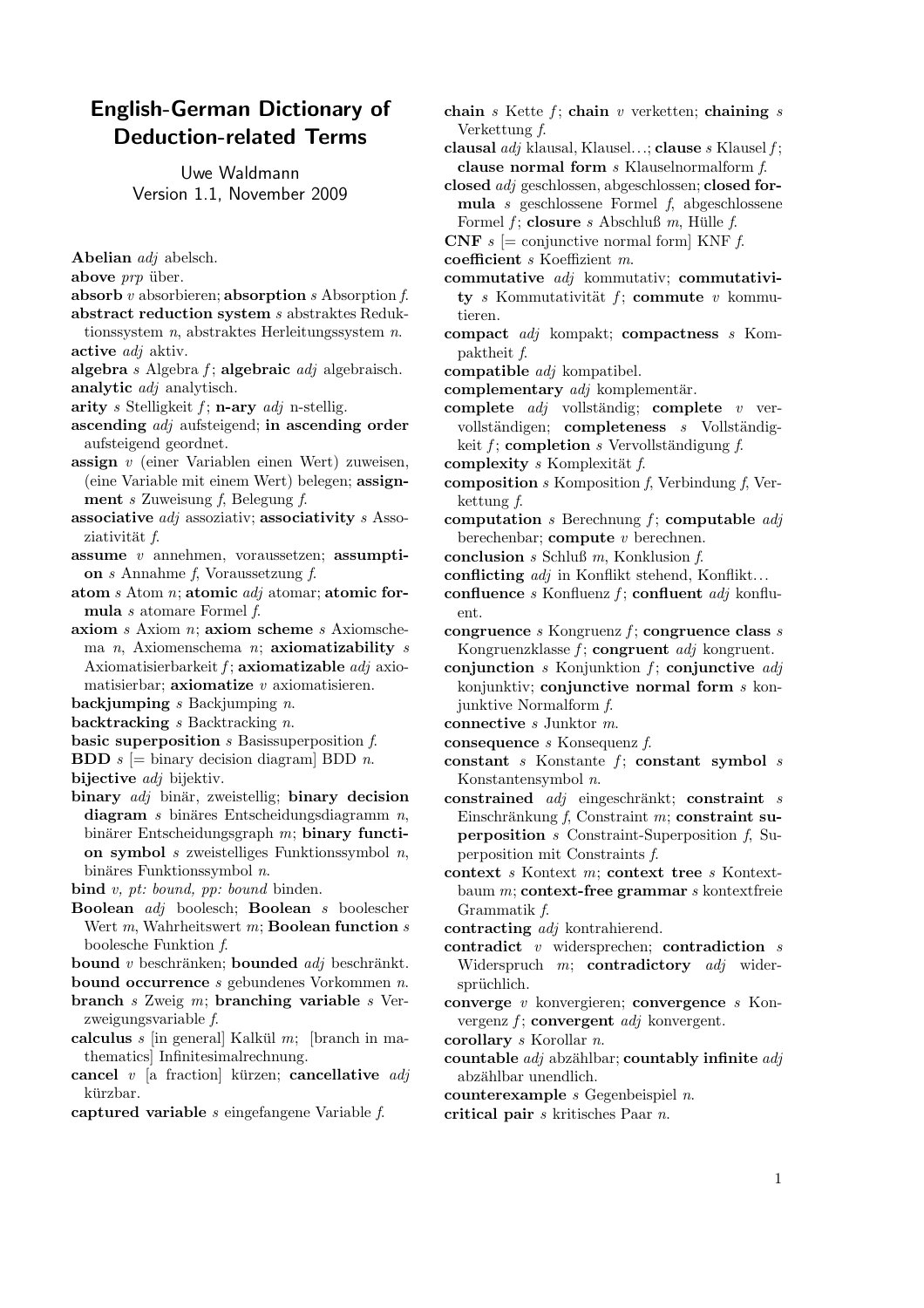curry  $v$ , currify  $v$ , curryfy  $v$  curryfizieren.

- cut *n*, cut-rule *n* Schnittregel  $f$ ; cutelimination  $s$  Schnittelimination  $f$ ; cutfree adj schnittfrei.
- decidability  $s$  Entscheidbarkeit  $f$ ; decidable  $adj$ entscheidbar; decide  $v$  entscheiden; decision procedure s Entscheidungsverfahren n.
- decrease v abnehmen.
- descending *adj* absteigend; descending chain s absteigende Kette f.
- $decrypt$  v entschlüsseln.
- deduce v schließen, folgern, ableiten; deduction  $s$  Deduktion  $f$ ; deductive  $adj$  deduktiv  $f$ . demodulation s Demodulation f.
- dense *adj* dicht.
- derivation s Ableitung  $f$ ; derive v ableiten  $f$ .
- disconnection calculus s Diskonnektionskalkül  $m$ .
- discrimination tree *s* Diskriminatorbaum *m*. disjoint *adj* disjunkt.
- disjunction s Disjunktion  $f$ ; disjunctive *adj* disjunktiv; disjunctive normal form s disjunktive Normalform f.
- distributivity  $s$  Distributivität  $f$ .
- divisible *adj* teilbar, dividierbar.
- **DNF**  $s \equiv$  disjunctive normal form DNF  $f$ .
- domain s Definitionsbereich m, Bereich m, Domain m.
- DPLL procedure s DPLL-Verfahren n.
- edge s Kante f.
- element s Element n.
- elimination  $s$  Eliminierung  $f$ , Elimination  $f$ , Löschung  $f$ .
- embedding  $s$  Einbettung  $f$ .
- empty clause  $s$  leere Klausel  $f$ .
- encompassment s Einschließung f.
- encrypt  $v$  verschlüsseln.
- entail v implizieren, zur Folge haben.
- entailment s Implikation f, Folgerung f.
- enumerable  $adj$  aufzählbar; enumerate  $v$ aufzählen; enumeration  $s$  Aufzählung  $f$ .
- equal  $adj$  gleich; equal v gleich sein; equality s Gleichheit  $f$ , Gleichung  $f$ ; equality factoring  $s$ Gleichheitsfaktorisierung  $f$ ; equality resolution  $s$  Gleichheits resolution  $f$ ; equation  $s$  Gleichung  $f$ ; equational  $adj$  Gleichungs...
- equivalence s  $\tilde{A}$ quivalenz  $f$ ; equivalent *adj* ¨aquivalent.
- existential quantification s Existenzquantifizierung  $f$ ; existential quantifier s Existenzquantor  $m$ ; existentially quantified  $adj$  existenzquantifiziert.
- expand v erweitern, expandieren; expansion rule  $s$  Expansionsregel  $f$ , Erweiterungsregel  $f$ .

expressive adj ausdrucksstark; expressivity s Ausdrucksstärke f. extend  $v$  erweitern; extension  $s$  Erweiterung  $f$ . factoring  $s$ , factorization  $s$  Faktorisierung  $f$ ; factorize  $v$  faktorisieren; fail  $v$  fehlschlagen; failure  $s$  Fehlschlag  $m$ . fair *adj* fair; fairness *s* Fairneß *f*. false *adj* falsch. feature vector indexing s Featurevektor-Indizierung f. field  $s$  [algebraic structure] Körper  $m$ . finite *adj* endlich. first-order formula  $s$  erststufige Formel  $f$ , Formel der Logik erster Stufe  $f$ ; first-order logic  $s$ erststufige Logik f, Logik erster Stufe f; first-order predicate logic  $s$  erststufige Prädikatenlogik  $f$ , Prädikatenlogik erster Stufe  $f$ . fixed point s, fixpoint s Fixpunkt m. formula s, pl: formulas or formulae Formel f. free occurrence s freies Vorkommen n. function  $s$  Funktion  $f$ ; function symbol  $s$  Funktionssymbol  $n$ ; functional term  $s$  funktionaler Term m. given clause s gegebene Klausel f.  $\gcd s$  Ziel n, Zielformel f;  $\gcd$ -oriented *adj* zielorientiert.  $graph s Graph m.$  $greatest adj$  größtes. ground adj Grund..., variablenfrei; ground instance s Grundinstanz  $f$ ; ground term s Grundterm m, variablenfreier Term m. group s Gruppe f. halting problem  $s$  Halteproblem  $n$ . Herbrand interpretation s Herbrand-Interpretation  $f$ ; Herbrand model  $s$  Herbrand-Modell n. higher-order logic  $s$  höherstufige Logik  $f$ , Logik höherer Stufe f. Hilbert calculus  $s$  Hilbert-Kalkül  $m$ . hold v, pt: held, pp: held [a formula (property, theorem, etc.) holds] gelten. homeomorphic *adj* homöomorph. homomorphic adj homomorph; homomorphism s Homomorphismus m. Horn clause  $s$  Hornklausel  $f$ . hyperresolution s Hyperresolution f. idempotency s Idempotenz  $f$ ; idempotent  $adj$ idempotent. identical  $adj$  identisch; identity s Identität f. imperfect filter  $s$  unvollständiger Filter  $m$ . **implication** s Implikation  $f$ ; **imply**  $v$  implizieren. increase v ansteigen. indeterminate s Unbestimmte f. index data structure s, indexing data structure s Indexdatenstruktur f.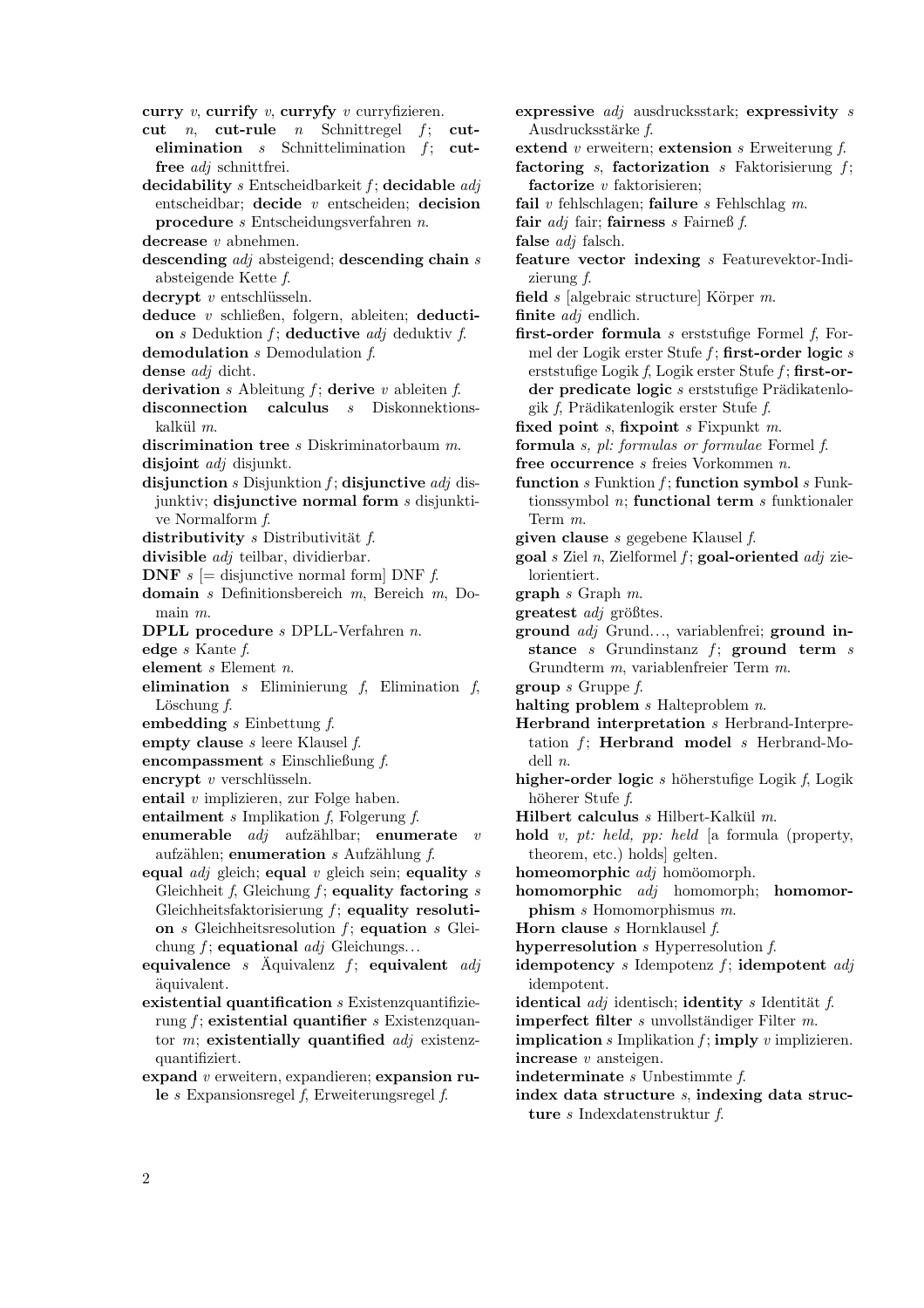induction s Induktion  $f$ ; inductive  $adj$  induktiv; inductive theory s induktive Theorie f.

- inequality s Ungleichheit f, Ungleichung f; inequation  $s$  Ungleichung  $f$ .
- inference  $s$  Inferenz  $f$ ; inference rule  $s$  Inferenzregel  $f$ ; inference system s Inferenzsystem n. infinite *adj* unendlich.
- infix  $adj$  Infix-...
- injective *adj* injektiv.
- **instance** s [of a term or formula] Instanz  $f$ ; **in**stance generation  $s$  Instanzerzeugung  $f$ , Instanzgenerierung  $f$ ; instantiate  $v$  instantiieren, instanziieren, instanzieren; instantiation s Instantiierung f, Instanziierung f, Instanzierung f.
- integer adj ganzzahlig; integer s, integer number s ganze Zahl f.
- interpolant s Interpolant m, Interpolante  $f$ ; interpolation s Interpolation f, Interpolierung f. interpretation s Interpretation f.
- intruder s Eindringling m.
- irreducible adj irreduzibel.
- isomorphic *adj* isomorph; isomorphism *s* Isomorphismus m.
- joinable *adj* verbindbar.
- $key$  exchange protocol s Schlüsselaustauschprotokoll n.
- Knuth-Bendix completion s Knuth-Bendix-Vervollständigung  $f$ .
- lattice s [algebraic structure] Verband m.
- law s Gesetz n.
- leaf s Blatt n.
- left-hand side  $s$  linke Seite  $f$ .
- lemma s Lemma n.
- lexicographic adj lexikographisch; lexicographic combination s lexikographische Kombination  $f$ ; lexicographic path ordering  $s$  lexikographische Pfadordnung f.
- **lhs**  $s$  [= left-hand side] linke Seite f.
- lifting lemma  $s$  Lifting Lemma  $n$ .
- limit s Limes m, Grenzwert m, Grenze  $f$ ; limit  $v$ beschränken, begrenzen; limit interpretation  $s$ Grenzinterpretation f, Limes-Interpretation f.
- literal s Literal n.
- live  $adj$  lebendig; liveness s Lebendigkeit f; liveness property s Lebendigkeitseigenschaft f.
- local  $adj$  lokal; locality s Lokalität f; locally confluent adj lokal konfluent.
- logic s Logik  $f$ ; logic with equality s Gleichungslogik f.
- main loop  $s$  Hauptschleife  $f$ .
- many-sorted *adj* mehrsortig.
- **match** v (auf etwas) passen, (etwas) matchen; matcher  $s$  Matcher  $m$ , Anpaßsubstitution  $f$ .
- map  $v$  (etwas auf etwas) abbilden; mapping  $s$ Abbildung f.
- maximal  $adj$  maximal; maximum s Maximum n. **mgu** s  $[=$  most-general unifier] MGU m.
- minimal  $adj$  minimal; minimum s Minimum n. mixfix adj Mixfix-...
- modal adj modal, Modal...; modal logic s Modallogik.
- model s Modell n; model checker s Model Checker  $n$ , Modellprüfer  $n$ ; model checking  $s$ Model Checking  $n$ , Modellprüfung  $n$ ; model theory s Modelltheorie f.
- monomial *s* Monom *n*.
- monotonic *adj* monoton; monotonicity *s* Monotonie f.
- more general adj allgemeiner; most general unifier s allgemeinster Unifikator m.
- multi-set  $s$  Multimenge  $f$ , Multiset  $n$ .
- multi-valued logic s mehrwertige Logik f.
- natural  $adj$  natürlich; natural s, natural number s natürliche Zahl  $f$ ; natural deduction s natürliches Schließen  $n$ .
- negate  $v$  negieren; negation  $s$  Negation  $f$ .
- Noetherian *adj* noethersch.
- non-chronological backtracking s nicht-chronologisches Backtracking n.
- non-empty clause s nicht-leere Klausel f.
- normal form  $s$  Normalform  $f$ ; normalize  $v$  normalisieren; normalizing *adj* normalisierend.
- NP-complete *adj* NP-vollständig; NP-hard *adj* NP-hart, NP-schwer.
- **OBDD**  $s$   $\equiv$  ordered binary decision diagram OBDD n.
- occur v vorkommen, auftreten; occurrence s Vorkommen n, Auftreten n.
- one-sorted adj einsortig.
- one-to-one adj [property of functions] injektiv.
- onto adj [property of functions] surjektiv.
- operation s Operation  $f$ ; operator s Operator  $m$ ; operator symbol  $s$  Operations symbol  $n$ , Operatorsymbol n.
- order s, ordering s Ordnung  $f$ ; ordered binary decision diagram  $s$  geordnetes binäres Ent $s$ cheidungsdiagramm  $n$ , geordneter binärer Entscheidungsgraph  $m$ ; ordered resolution  $s$  geordnete Resolution  $f$ ; order-sorted  $adj$  ordnungssortiert.
- orient v orientieren; orientation s Orientierung f.
- overlap v überlappen; overlap s Überlappung  $f$ . paramodulate v paramodulieren; paramodulation s Paramodulation f.
- partial adj partiell, teilweise, Teil..., Partial...; partial instantiation s partielle Instantiierung f; partial ordering s partielle Ordnung f, Partialordnung f, Halbordnung f.
- passive adj passiv.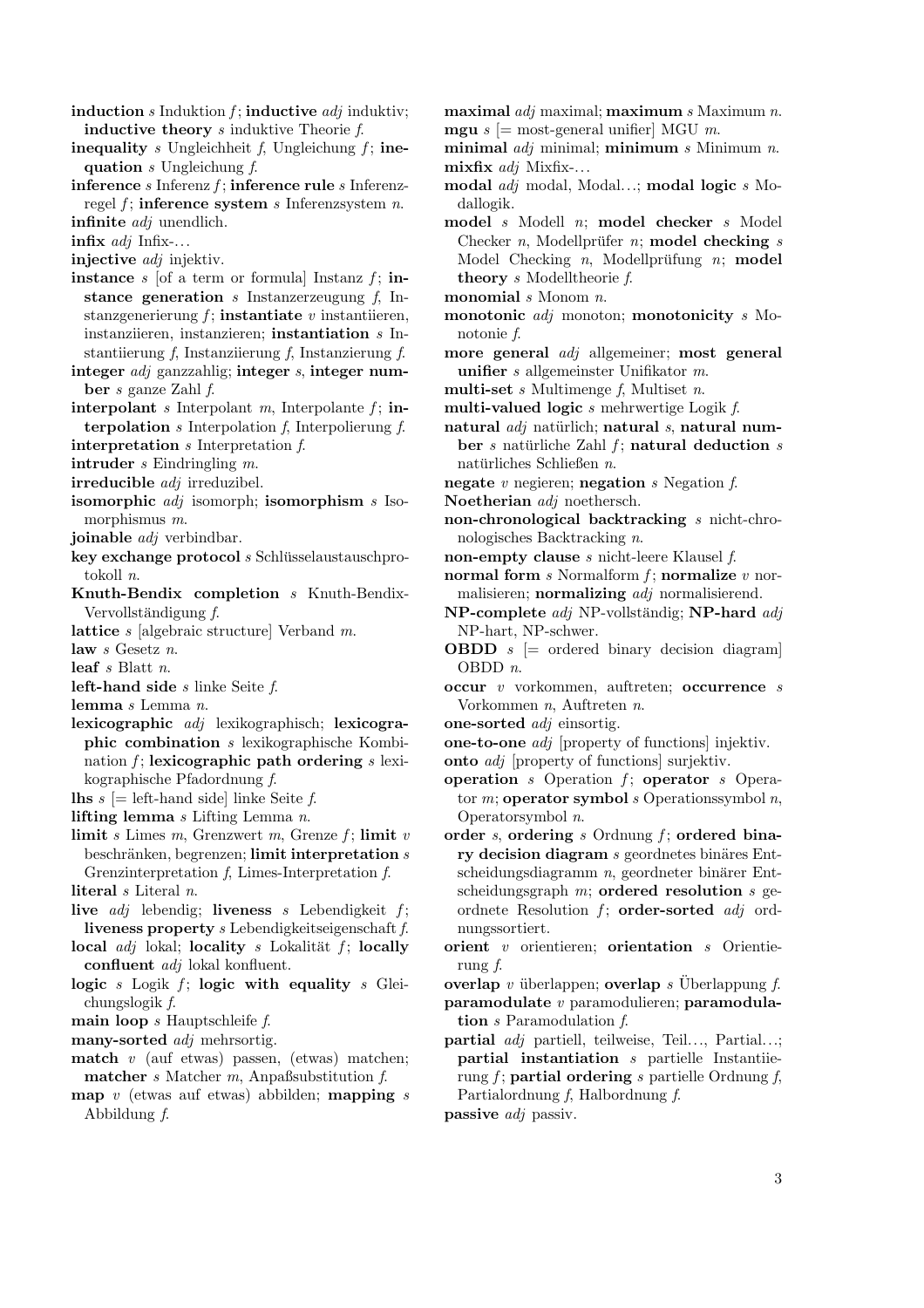- path  $s$  Pfad  $m$ ; path indexing  $s$  Pfadindizierung  $f$ ; path ordering s Pfadordnung  $f$ .
- peak s Gipfel m.
- perfect filter s vollkommener Filter m, perfekter Filter m.
- **persist** v fortbestehen; **persisting**  $adj$  fortbestehend, persistent, übrigbleibend.
- polarity s Polarität  $f$ .
- polynomial  $s$  Polynom  $n$ ; polynomial  $\alpha d$ *j* polynomiell, Polynom...; polynomial ordering s Polynomordnung f.
- position  $s$  Position  $f$ , Stelle  $f$ .
- postfix adj Postfix-...
- precedence  $s$  Präzedenz  $f$ .
- predicate s Prädikat n; predicate symbol s Prädikatsymbol n.
- $\mathbf{prefix}$  s Präfix m oder n;  $\mathbf{prefix}$  adj Präfix-...; **prefix order** s Präfixordnung  $f$ .
- **premise** s Prämisse  $f$ .
- prenex formula  $s$  Pränexformel  $f$ ; prenex normal form  $s$  Pränexnormalform  $f$ .

preorder s, preordering s Quasiordnung f.

- productive adj produktiv.
- **proof** s Beweis m; **proof** step s Beweisschritt m; proof system  $s$  Beweissystem  $n$ .
- proper adj echt.
- proposition  $s$  Proposition  $f$ , Satz  $m$ ; propositional adj propositional, aussagenlogisch, Aussagen...; propositional logic s Aussagenlogik f, propositionale Logik  $f$ ; propositional variable s aussagenlogische Variable f, propositionale Variable f.
- prove  $v$  beweisen; prover  $s$  Beweiser  $m$ .
- **pure literal** s reines Literal n, pures Literal n; purify v purifizieren.
- quantifier s Quantor  $m$ ; quantifier-free  $adj$ quantorenfrei.
- quasi-ordering s Quasiordnung f.
- quotient  $s$  Quotient m; quotient algebra  $s$  Quotientenalgebra f.
- rational  $adj$  rational; rational s, rational number s rationale Zahl f.

real adj reell; real s, real number s reelle Zahl f. reasoning  $s$  Schließen  $n$ , Beweisen  $n$ .

recursive *adj* rekursiv; recursive path ordering s rekursive Pfadordnung f. recursively enumerable  $adj$  rekursiv aufzählbar.

redex s Redex m oder n.

- reduce  $v$  reduzieren; reducible  $adj$  reduzibel, reduzierbar; reduction  $s$  Reduktion  $f$ ; reduction ordering s Reduktionsordnung  $f$ ; reduction system  $s$  Reduktionssystem  $n$ , Herleitungssystem n.
- redundancy  $s$  Redundanz  $f$ ; redundant  $adj$  redundant.

reflexive *adj* reflexiv.

- refutation  $s$  Widerlegung  $f$ ; refutationally complete  $adj$  widerlegungsvollständig; refute v widerlegen.
- relation s Relation f.
- rename  $v$  umbenennen; renaming  $s$  Umbenennung f.
- replace  $v$  ersetzen; replacement  $s$  Ersetzung  $f$ .
- resolution  $s$  Resolution  $f$ ; resolution calculus  $s$ Resolutionskalkül  $m$ ; resolve  $v$  resolvieren; resolvent *s* Resolvente *f*.
- restrict  $v$  einschränken; restriction  $s$  Ein $schränkung f.$
- rewrite v ersetzen, umwandeln, transformieren; rewrite ordering s Ersetzungsordnung f, Rewrite-Ordnung  $f$ ; rewrite relation  $s$  Ersetzungsrelation f, Rewrite-Relation f; rewrite rule s Ersetzungsregel f, Rewrite-Regel f.
- right-hand side s rechte Seite f.
- ring s Ring m.
- rippling  $s$  Rippling  $n$ .
- rhs  $s$  [= right-hand side] rechte Seite  $f$ .
- root s Wurzel f.
- rule  $s$  Regel  $f$ ; rule-based  $adj$  regelbasiert.
- run s [of a protocol, procedure, etc.] Lauf m.
- safe  $adj$  sicher; safety s Sicherheit f, Safety f [falls die Unterscheidung zwischen " Safety" und sicherheitskritisch; safety property s Sicher-Security" notwendig ist]; safety critical adj heitseigenschaft f.
- satisfiability  $s$  Erfüllbarkeit  $f$ ; satisfiabilitypreserving  $adj$  erfüllbarkeitserhaltend; satisfiable  $adj$  erfüllbar; satisfy v erfüllen.
- saturate  $v$  saturieren, sättigen; saturation  $s$  Saturierung  $f$ , Saturation  $f$ .
- scope s [of a variable] Gültigkeitsbereich  $m$ .
- secure *adj* sicher; Security *s* Sicherheit *f*, Security f [falls die Unterscheidung zwischen "Safety" und "Security" notwendig ist]; security protocol s Sicherheitsprotokoll n.
- select  $v$  selektieren, auswählen; selection function s Selektionsfunktion f, Auswahlfunktion f.
- semantics *s* Semantik *f*.
- semigroup  $s$  Halbgruppe  $f$ . semilattice *s* Halbverband *m*.
- sentential form  $s$  Satzform  $f$ .
- sequence s Folge f.
- sequent s Sequenz  $f$ ; sequent calculus s Sequenzenkalkül  $m$ .

set s Menge f.

- sharing s Sharing n, gemeinsames Benutzen n. signature  $s$  Signatur  $f$ .
- simplification  $s$  Simplification  $f$ ; simplification ordering s Simplifikationsordnung  $f$ ; simplify v simplifizieren.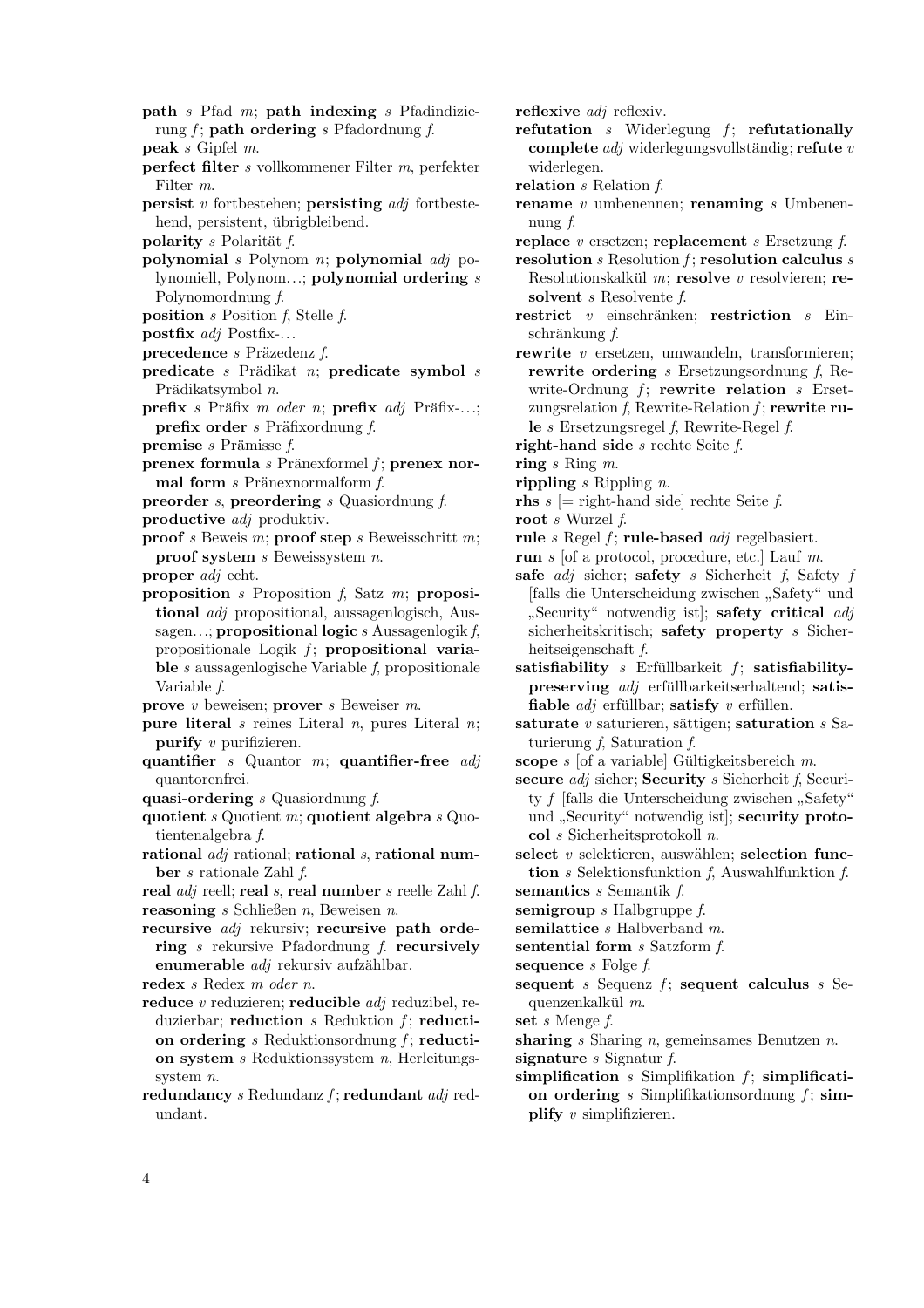size  $s$  Größe  $f$ .

- Skolem function  $s$  Skolemfunktion  $f$ ; Skolemization  $s$  Skolemisierung  $f$ ; Skolemize  $v$  skolemisieren.
- smallest *adj* kleinstes.

solution  $s$  Lösung  $f$ .

- sound *adj* [property of inference rules, etc] korrekt, richtig; soundness s Korrektheit f, Richtigkeit f.
- stability s Stabilität f; stable  $adj$  stabil; stable under substitutions adj stabil unter Substitutionen.
- strict  $adj$  strikt, echt; strict partial ordering  $s$ strikte partielle Ordnung f, strikte Partialordnung  $f$ , strikte Halbordnung  $f$ ; strictly above  $prp$  echt über; strictly greater  $adj$  echt größer.
- structure s Struktur f; structural  $adj$  strukturell.
- subset s Teilmenge f.
- subformula  $s$  Teilformel  $f$ .
- substitute  $v$  substituieren, ersetzen; substitution  $s$  Substitution  $f$ ; substitution tree  $s$  Substitutionsbaum m.
- subsume  $v$  subsumieren; subsumption  $s$  Subsumtion f.
- subterm  $s$  Teilterm  $m$ , Subterm  $m$ ; subterm ordering s Teiltermordnung f, Subtermordnung f; subterm property s Teiltermeigenschaft  $f$ , Subtermeigenschaft f.
- subtree *s* Teilbaum *m*, Unterbaum *m*.
- successor *s* Nachfolger *m*.
- superset  $s$  Obermenge  $f$ .
- superpose  $v$  superpositionieren; superposition  $s$  Superposition  $f$ ; superposition calculus  $s$  Superpositionskalkül  $m$ .
- surjective *adj* surjektiv.
- syntax  $s$  Syntax  $f$ .
- tableau s, pl: tableaux Tableau n; tableau calculus  $s$  Tableaukalkül  $m$ .
- tautological  $adj$  tautologisch; tautology s Tautologie f.

temporal logic  $s$  Temporal logik  $f$ .

- term  $s$  Term  $m$ ; term rewriting  $s$  Termersetzung  $f$ ; term rewrite rule  $s$ , term rewriting rule  $s$  Termersetzungsregel  $f$ ; term rewrite system s, term rewriting system s Termersetzungssystem n.
- terminate  $v$  terminieren; terminating  $adj$  terminierend.
- theorem s Theorem  $n$ , Satz  $m$ ; theorem prover  $s$  Theorembeweiser  $m$ ; theorem proving  $s$ Theorembeweisen n.

theory s Theorie f.

torsion-free *adj* torsionsfrei.

total *adj* total.

tree s Baum m.

trie s Trie m.

true  $adj$  wahr; truth s Wahrheit f; truth table s Wahrheitstafel  $f$ ; truth value s Wahrheitswert m.

Turing-complete  $adj$  Turing-vollständig.

two-valued logic s zweiwertige Logik f.

- unary  $adj$  unär; unary function symbol  $s$  einstelliges Funktionssymbol  $n$ , unäres Funktionssymbol n.
- uncountable  $adj$  überabzählbar; uncountably infinite  $adj$  überabzählbar unendlich.
- undecidability  $s$  Unentscheidbarkeit  $f$ ; undecidable *adj* unentscheidbar.
- unequal adj ungleich.
- unfailing completion  $s$  Vervollständigung ohne Fehlschlagen f, nicht-fehlschlagende Vervollständigung f.
- unifiability s Unifizierbarkeit  $f$ ; unifiable  $adj$ unifizierbar; unification  $s$  Unifikation  $f$ ; unifier  $s$  Unifikator  $m$ ; unify  $v$  unifizieren.
- unique *adj* eindeutig.
- unit clause  $s$  Einheitsklausel  $f$ ; unit literal  $s$ Einheitsliteral n.
- universal quantification  $s$  Allquantifizierung  $f$ ; universal quantifier  $s$  Allquantor  $m$ ; universally quantified *adj* allquantifiziert.
- universe  $s$  Universum  $n$ , Grundmenge  $f$ .
- unresolved adj unresolviert.
- unsatisfiability  $s$  Unerfullbarkeit  $f$ ; unsatisfiable  $adj$  unerfüllbar.
- unsorted adj unsortiert.
- usable adj benutzbar.
- valid  $adj$  gültig; validity s Gültigkeit f.
- valuation  $s$  Belegung  $f$ , Bewertung  $f$ .
- variable  $s$  Variable  $f$ ; variable assignment  $s$ Variablenzuweisung  $f$ , Variablenbelegung  $f$ ; variable-disjoint adj variablendisjunkt, variablenfremd; variable elimination s Variablenelimination f.
- verification  $s$  Verifikation  $f$ ; verify  $v$  verifizieren.
- vertex s, pl: vertices [geometry] Ecke  $f$ ; [of a graph] Knoten m.
- weak *adj* schwach.
- well-founded *adj* wohlfundiert.
- well-partial-ordering  $s$  Wohl-Partialordnung  $f$ , Well-partial-ordering f.
- word problem *s* Wortproblem *n*.
- worked-off *adj* abgearbeitet.
- yield v ergeben, liefern.
- zero  $n$  Null  $f$ , Nullstelle  $f$ .